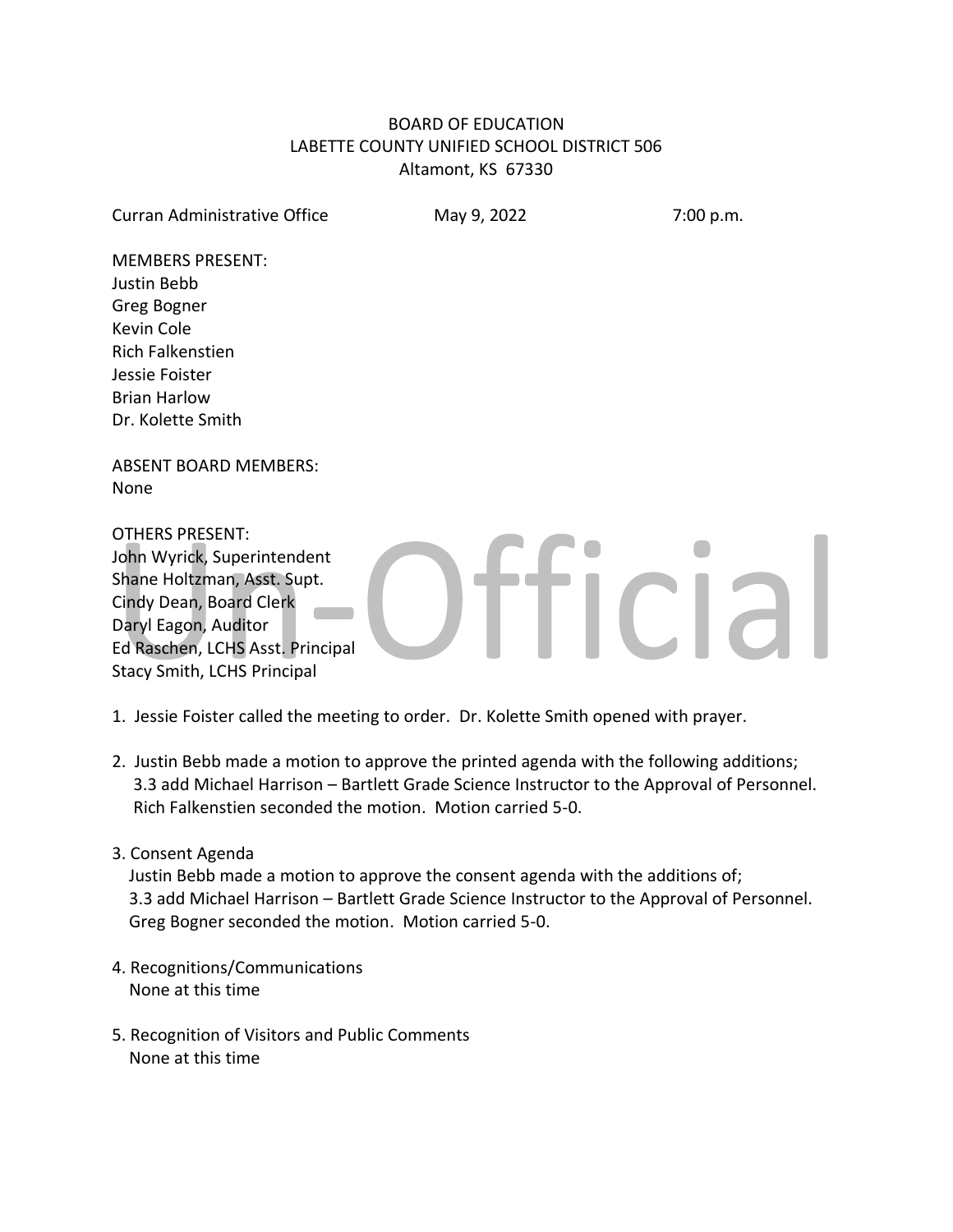## 6. Reports

6.1 Superintendent Report

Dr. Wyrick reported LCHS Graduation is this Sunday at 1:30 and 8<sup>th</sup> Grade Graduation is Monday night at 6:00. Dr. Wyrick stated both events will be held in Harrison Auditorium.

6.2 Administrative Report

Stacy Smith reported LCHS had a successful Prom and Project Prom evening on April 23rd. Mrs. Smith stated the kids had a great time at both events and the parental help at Project Prom was phenomenal. Mrs. Smith reported LCHS Baccalaureate had an excellent student turnout last night and the program was outstanding. Mrs. Smith expressed her condolences to LCHS Instructor Rocky Becker after the death of his brother.

- 6.3 KASB/Legislative No Report
- 6.4 SEK Interlocal #637 No Report
- 7. Discussion Items

No Discussion Items

- 8. Action Items
	- 8.1 Daryl Eagon presented the audit report for the 2020-2021 school year. Dr. Kolette Smith made a motion to approve the audit report. Justin Bebb seconded the motion. Motion carried 5-0.
	- 8.2 Dr. Kolette Smith made a motion to approve the Summer School Employees and the 2022-2023 Classified Employees as presented. Greg Bogner seconded the motion. Motion carried 5-0.
	- 8.3 Justin Bebb made a motion to approve the Grade School Student Handbooks for the 2022-2023 School Year. Rich Falkenstien seconded the motion. Motion carried 5-0.
	- 8.4 Dr. Kolette Smith made a motion to approve the meal prices and fees as presented. Rich Falkenstien seconded the motion. Motion carried 5-0.
	- 8.5 Dr. Kolette Smith made a motion to approve the bid from AB Heating and Cooling for the amount of \$2,932.02 per classroom to remove and install a minimum of 12 Air Handler Registers and other work specified in bid document. Greg Bogner seconded the motion. Motion carried 5-0.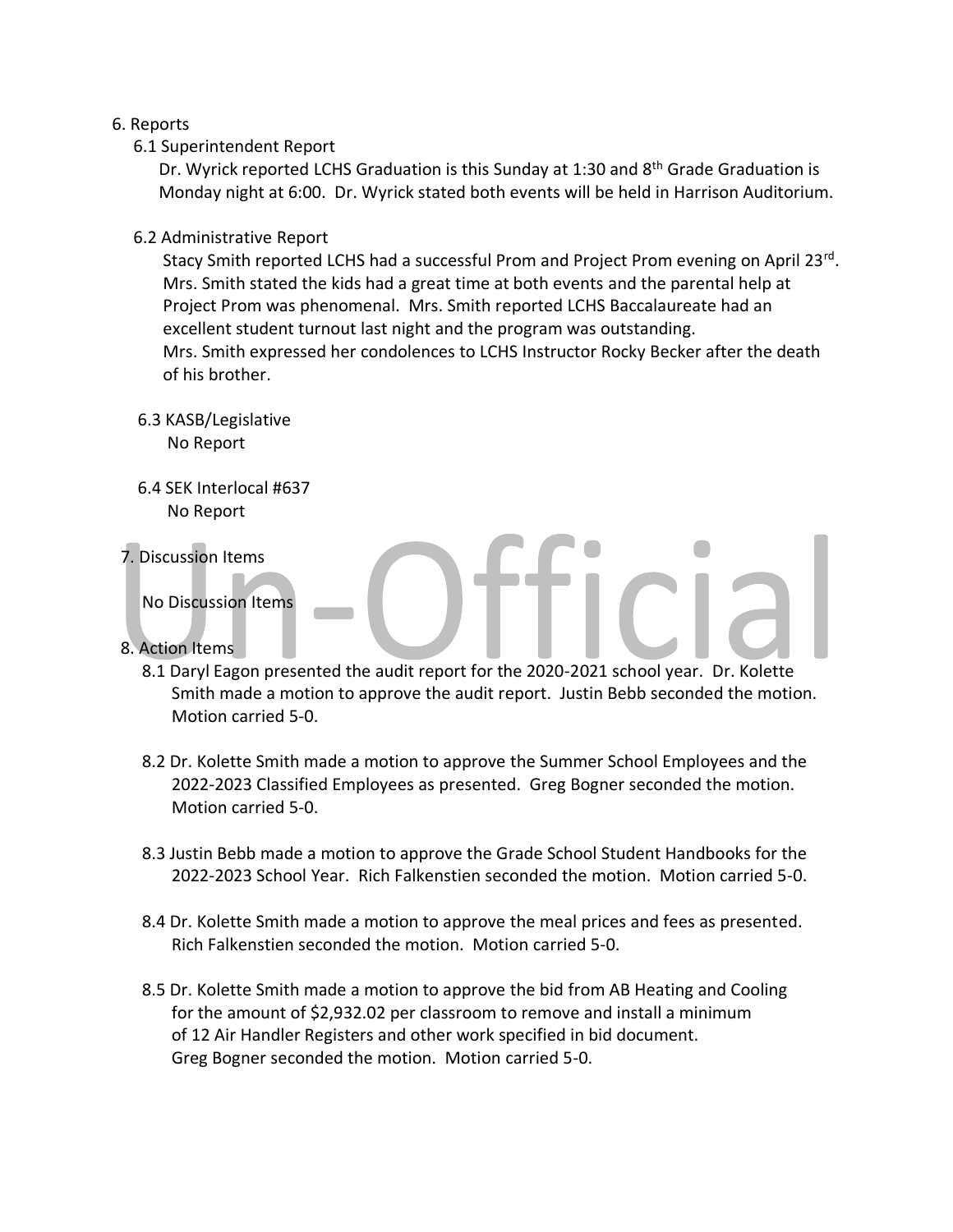Dr. Kolette Smith made a motion to approve the bid from S&L Refrigeration for the amount of \$131,995 to remove and install a minimum of 8 Air Handling Units and other work specified in bid document. Justin Bebb seconded the motion. Motion carried 5-0.

- 8.6 Rich Falkenstien made a motion to approve 2 busses as presented. Dr. Kolette Smith seconded the motion. Motion carried 5-0.
- 9. Executive Session
	- 9.1 Dr. Kolette Smith moved the Board go into executive session for 15 minutes, to discuss an individual employee's performance pursuant to non-elected personnel under KOMA beginning at 7:45 p.m. and the open meeting will resume in the Board Meeting Room at 8:00 p.m. To include Dr. Wyrick, Shane Holtzman, USD 506 Attorney Greg Goheen. Justin Bebb seconded the motion. Motion carried 5-0.

No action was taken as a result of executive session.

### 10.Board Member Comments

 Brian Harlow and Kevin Cole joined meeting at 8:06. Both were attending Meadow View 8<sup>th</sup> Grade Banquet. an an an

 Rich Falkenstien congratulated the LCHS FFA students in their success this school year. Mr. Falkenstien stated Baccalaureate was exceptional last night and KyAnne Weaver was a wonderful speaker for the event.

 Justin Bebb stated the Altamont Grade 8th Grade Banquet he attended was great last Friday Night. Mr. Bebb stated the school year is about to come to an end and wished all staff and students a great summer.

 Greg Bogner congratulated the SKILLS Students for a job well done at their competition. Mr. Bogner congratulated Coach Volmer as the new LCHS Girls Basketball Coach.

 Dr. Kolette Smith congratulated the LCHS Theatre Department and the SKILLS Students for their accomplishments and recent competitions. Dr. Smith stated our students have wonderful opportunities attending all the competitions and events.

 Jessie Foister congratulated the SKILLS Students for a job well done. Mrs. Foister stated her great grandson Pake Morin was one of SKILLS Students that received the Gold award.

 Brian Harlow stated this is the best part of the year where you see all the success that all our students have worked so hard for throughout the years. Mr. Harlow congratulated the LCHS Senior Class and the 8<sup>th</sup> Grade Class.